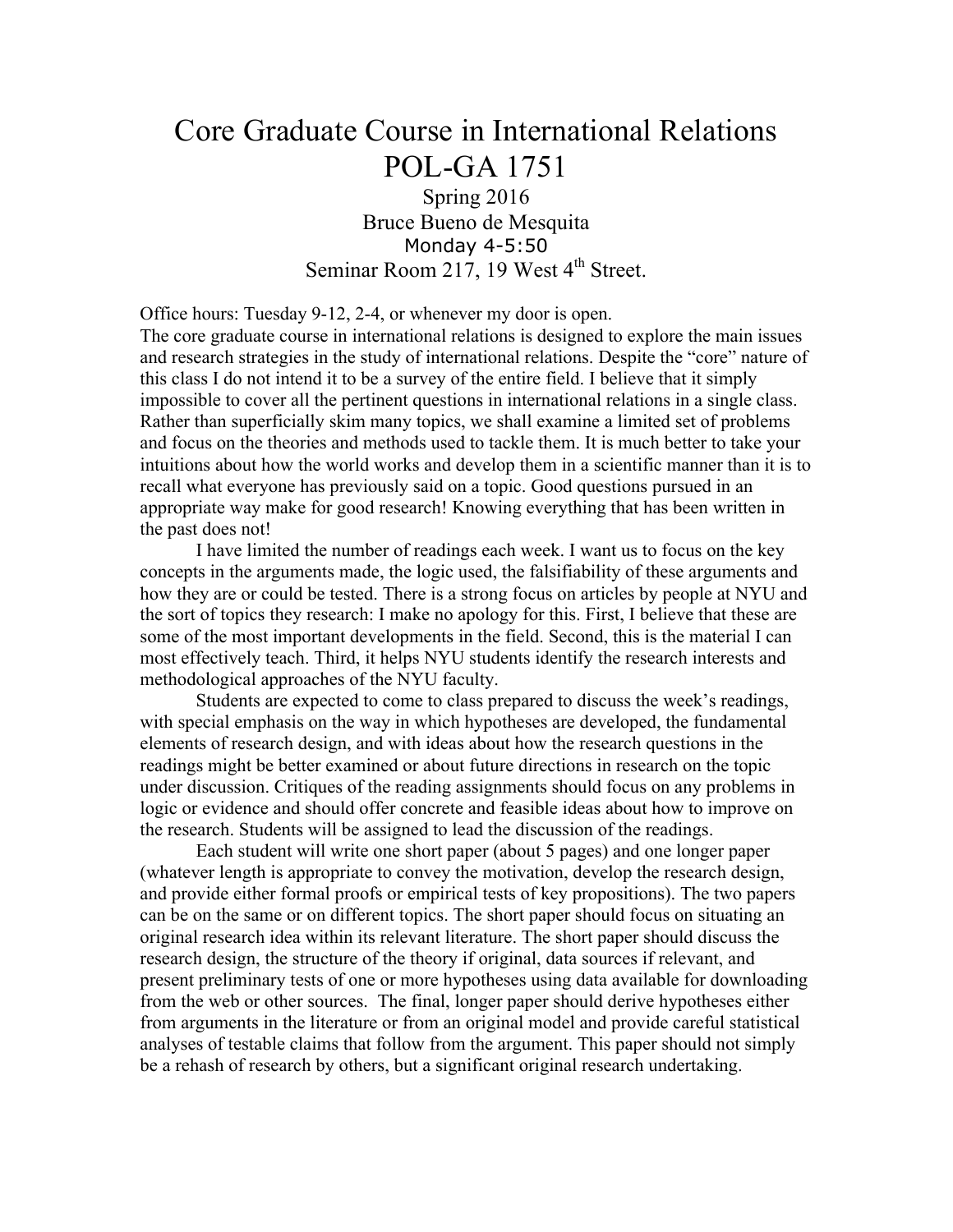The readings are predominately articles. However, in addition I am assigning Robert Powell's In the Shadow of Power (Princeton University Press, 1999) and Bruce Bueno de Mesquita, Alastair Smith, Randolph Siverson and James Morrow's The Logic of Political Survival (MIT Press, 2003).

If students have specific research interests then please let me know ASAP and we can potential substitute them into the syllabus.

#### **January 23: Introduction to key conceptions**

James Fearon, "Rationalist Explanations for War," *International Organization* (Summer 1995) Erik Gartzke, "War is in the Error Term," *International Organization* 53(1999):567-88. Coletta and Gartzke, "Correction: Testing War in the Error Term" IO Spring 2003. Robert Powell, "War as a Commitment Problem," IO 2006; Powell 1999 chapt. 1.

#### **January 30: System Structure and Conflict: Neo-Realism and Power Transition**

Powell, Chapter 2; Emerson Niou and Peter Ordeshook, "A Theory of the Balance of Power in International Systems," *Journal of Conflict Resolution* 30 (Dec. 1986):685-715; Powell, Robert. 1994. "Anarchy in International Relations Theory: The Neorealist-Neoliberal Debate," *International Organization* 48 (2): 313-344; Milner, Helen V. 1998. "Rationalizing Politics: The Emerging Synthesis of International, American, and Comparative Politics." *International Organization* 52 (Autumn): 759–86; Powell, chapters 3 and 4.

Recommended Reading: A.F. K. Organski and Jacek Kugler, *The War Ledger*, pp. 13-63; Woosang Kim and James Morrow, "When do Shifts in Power Lead to War?" *American Journal of Political Science*, 1992; Kenneth Waltz, "Evaluating Theories," APSR (December 1997); John Vasquez et al, "The Realist Paradign and Degenerative versus Progressive Research Programs, APSR (December 1997); Jack Levy, "The Causes of War and the Conditions of Peace," *Annual Review of Political Science* (1998).

#### **February 6: Nature of War**

Wagner, R. Harrison. "Bargaining and War," *American Journal of Political Science* 44,3(2000):469-484; Smith "Fighting Battles, Winning Wars." *Journal of Conflict Resolution* June 1998 Vol. 42, No. 3, pp.301-320; Branislav Slantchev 2003. "The Power to Hurt: Costly Conflict with Completely Informed States," American Political Science Review Vol. 97, No. 1 February 2003; Smith and Stam 2004. "Bargaining and the Nature of War," JCR Vol. 48 No. 6, December 2004 783-813; Suzanne Werner, "The Precarious Nature of Peace: Resolving the Issues, Enforcing the Settlement, and Renegotiating the Terms," *American Journal of Political Science* 43 (July 1999): 912- 934.

#### **February 13: Deterrence and Alliances**

Fearon, "Signaling Foreign Policy Interests: Tying Hands versus Sinking Costs," *Journal*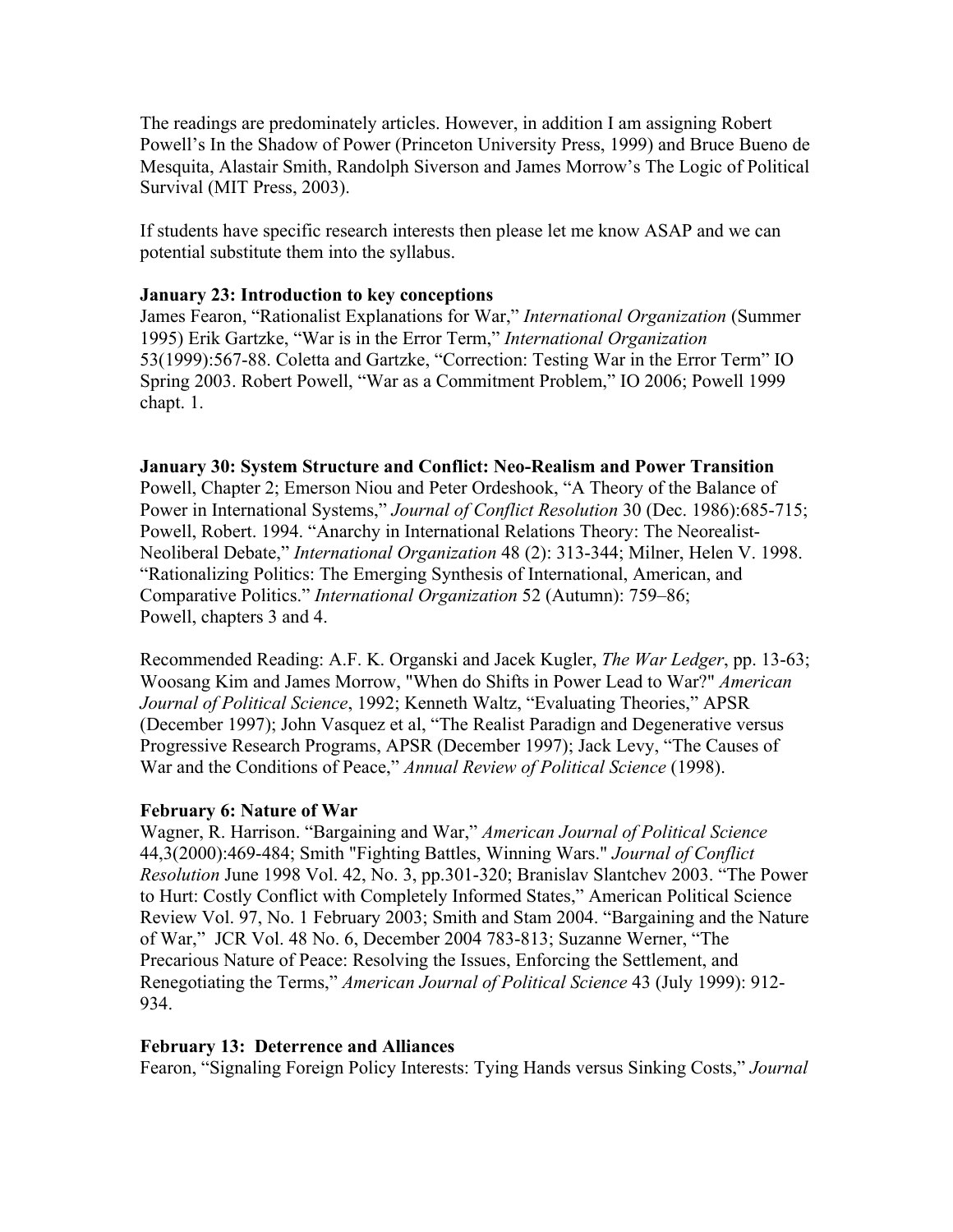*of Conflict Resolution* 41(1997):68-90; Alastair Smith, "Alliance Formation and War," *International Studies Quarterly* (December 1995); Morrow, James D. 1994. "Alliances, Credibility and Peacetime Costs," JCR 38(2):270-297; Morrow, "Alliances and Asymmetry," *American Journal of Political Science* 35(1991):904-33; Morrow, "Arms Versus Allies," *International Organization* 47(1993):207-233.

## Recommended Readings:

Paul Huth and Bruce Russett, "What Makes Deterrence Work? Cases from 1900 to 1980," *World Politics* 36 (July 1984): 496-526; Paul Huth, "Deterrence and International Conflict," *Annual Review of Political Science* (1999). Leeds, "Do Alliances Deter Aggression? The Influence of Military Alliances on the Initiation of Militarized Interstate Disputes," *American Journal of Political Science*, 47,3(2003):427-439; Benson, Brett V., Adam Meirowitz, and Kristopher W. Ramsay. "Inducing deterrence through moral hazard in alliance contracts." Journal of Conflict Resolution 58.2 (2014): 307-335.

## **February 20: Presidents Day**

## **February 27: Individual Leaders and Audience Costs**

James Fearon, "Domestic Political Audiences and the Escalation of International Disputes," *American Political Science Review* (September 1994); Peter Partell and Glenn Palmer, "Audience Costs and Interstate Crises: An Empirical Assessment of Fearon's Model of Dispute Outcomes," *International Studies Quarterly*, June 1999; Kenneth Schultz, "Looking for Audience Costs," *Journal of Conflict Resolution* February 2001; Smith, Alastair. 1998. "International Crises and Domestic Politics." American Political Science Review 92(3):623-638; Ashworth and Ramsay 2010, Should Audiences Cost? Optimal Domestic Constraints in International Crises

#### **March 6: Leader survival and leader choice**

Snyder, Jack and Erica D. Borghard. 2011. The Cost of Empty Threats: A Penny, Not a Pound. APSR;

Bruce Bueno de Mesquita; Randolph M. Siverson. 1995. War and the Survival of Political Leaders: A Comparative Study of Regime Types and Political Accountability *American Political Science Review* Vol. 89, No. 4 (Dec., 1995), pp. 841-855; Bueno de Mesquita et al 2003. Logic of political survival chapter 9; Henk E. Goemans and Giacomo Chiozza, "International Conflict and the Tenure of Leaders: Is War Still Ex Post Inefficient," AJPS (July 2004); H. Goemans. 2008. Which Way Out? The Manner and Consequences of Losing Office. JCR 52(6):771-794.

Recommended: Logic of Political Survival, Chapter 3.

## **March 13: Spring Recess**

#### **March 20: Institutional Differences in Leader Choice.**

Bueno de Mesquita et al, "An Institutional Explanation of the Democratic Peace," *Chapter 6,* Logic of Political Survival; McGillivray and Smith. 2008. Punishing the Prince. Princeton University Press, theory chapter and experiment chapter.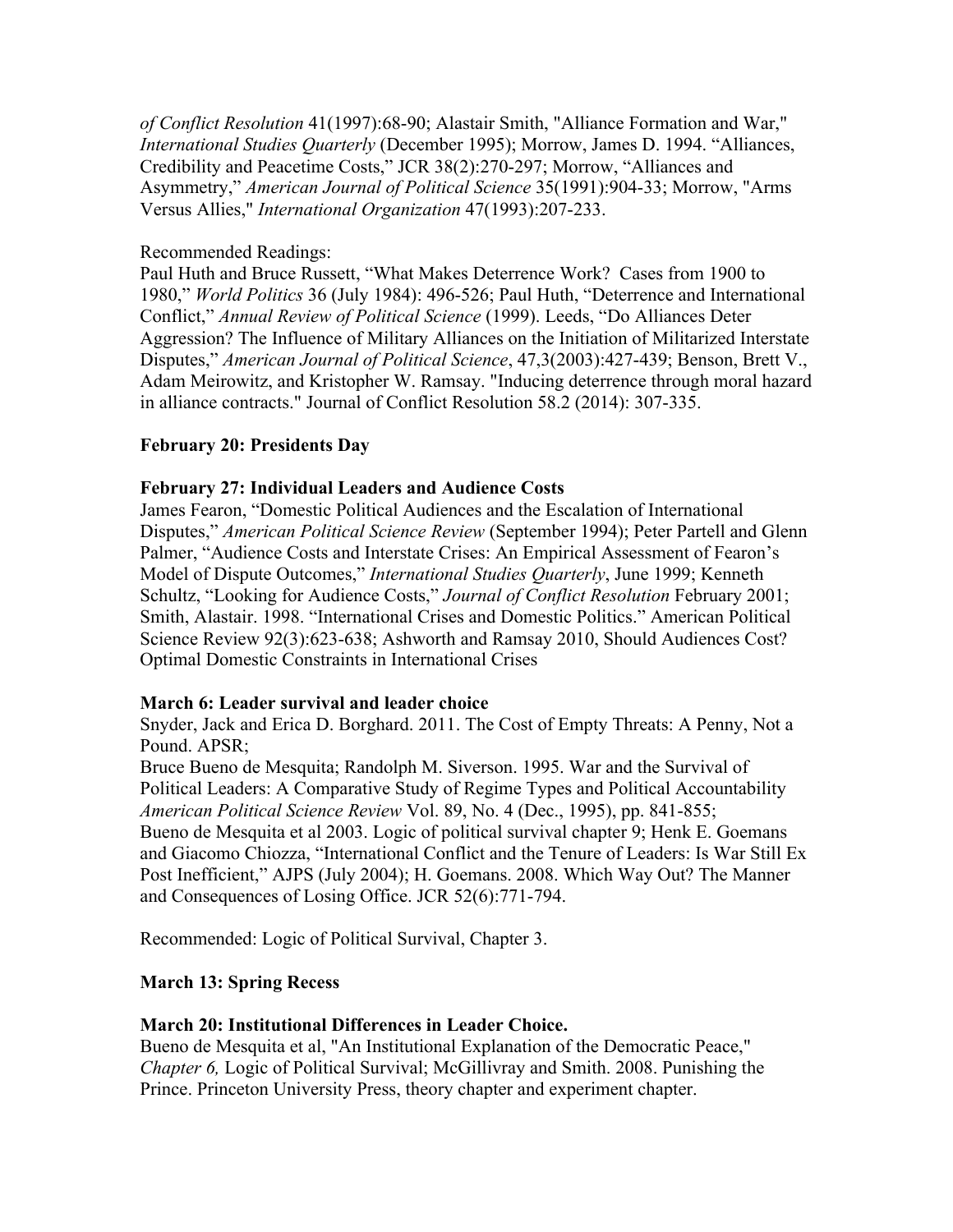#### **March 27: Assessment of the Democratic Peace**

Ray, "Does Democracy Cause Peace?," *Annual Review of Political Science*1(1998):27- 46; Zeev Maoz and Bruce Russett, "Normative and Structural Causes of Democratic Peace, 1946-1986." *American Political Science Review*, (September 1993); Rosato, "The Flawed Logic of Democratic Peace Theory," *American Political Science Review 9*7(2003):585-602; Ward and Gleditsch, "Democratizing for Peace," *American Political Science Review* 92(1998):51-62; Henk E. Goemans "Fighting for Survival: The Fate of Leaders and the Duration of War," *Journal of Conflict Resolution* (October 2000); Christopher Gelpi and Joseph Grieco, "Democracy, Leadership Tenure, and the Targeting of Militarized Challenges," *Journal of Conflict Resolution* December, 2001; BdM2S2, "Testing Novel Implications from the Selectorate Theory of War," *World Politics* 56 (April 2004), 363-88; Slantchev, Branislav L., Anna Alexandrova, Erik Gartzke. "Probabilistic Causality, Selection Bias, and the Logic of the Democratic Peace." *American Political Science Review* Vol. 99, No. 3, pp. 459-62, August, 2005.

#### **April 3: Institutions, Leader and Bargaining**

Powell, Robert. "Bargaining Theory and International Conflict." Annual Review of Political Science, 2002, pp. 1-30; Clare, Joe. "Hawks, Doves, and International Cooperation." Journal of Conflict Resolution 58.7 (2014): 1311-1337; Wolford, Scott. "Incumbents, successors, and crisis bargaining Leadership turnover as a commitment problem." Journal of Peace Research 49.4 (2012): 517-530; Tiernay, Michael. "Killing Kony leadership change and civil war termination." Journal of Conflict Resolution (2013); Croco, Sarah E. "The decider's dilemma: leader culpability, war outcomes, and domestic punishment." American Political Science Review 105.03 (2011): 457-477.

#### Recommended Readings:

#### **On paying for war:**

Shea, Patrick E. "Financing Victory Sovereign Credit, Democracy, and War." Journal of Conflict Resolution 58.5 (2014): 771-795; Flores-Macias, Gustavo A., and Sarah E. Kreps. "Political Parties at War: A Study of American War Finance, 1789–2010." *American Political Science Review* 107.04 (2013): 833-848; Schultz, Kenneth A., and Barry R. Weingast. "The democratic advantage: institutional foundations of financial power in international competition." *International Organization* 57.01 (2003): 3-42; Horowitz, Michael C., and Matthew S. Levendusky. "Drafting support for war: conscription and mass support for warfare." The Journal of Politics 73.02 (2011): 524- 534.

#### **April 10: Foreign Aid as a Tool of Domestic and Foreign Policy**

BdM and Smith, "A Political Economy of Aid," *International Organization,* Spring 2009; Alberto Alesina and David Dollar. 2000 "Who Gives Foreign Aid to Whom and Why?" Journal of Economic Growth, March 2000, 5(1), pp. 33—63; BdM and Smith, "The Pernicious Consequences of UN Security Council Membership," *Journal of Conflict Resolution* 2010; Omar Bashir and Darren Lim, "Misplaced Blame," *Journal of Conflict Resolution, forthcoming; Dreher, Axel; Vreeland, James Raymond (2011):* Buying votes and international organizations, Discussion Papers, Center for European